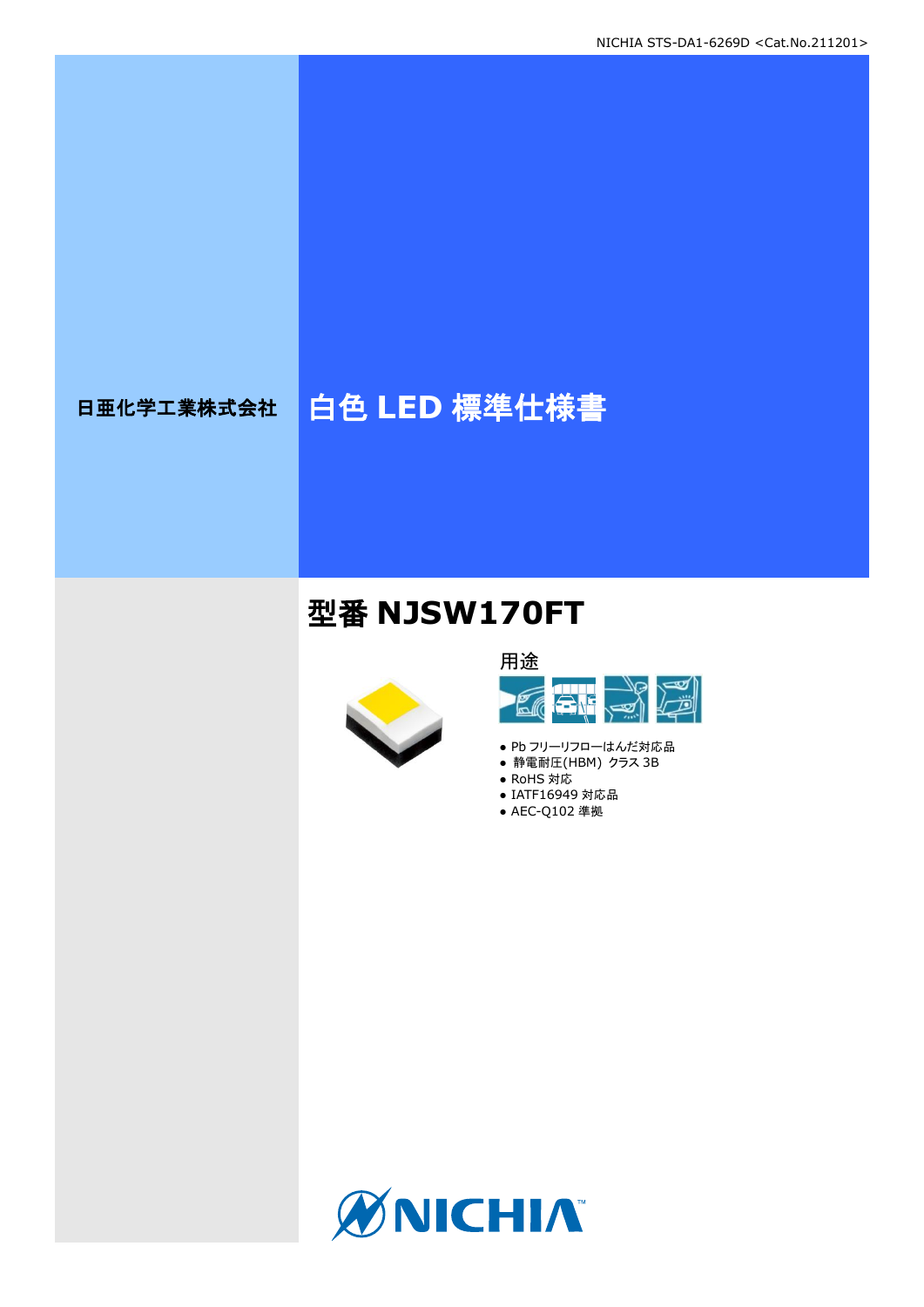### 規格

### (1) 絶対最大定格

| 項目        | 記号                 | 最大定格           | 単位 |
|-----------|--------------------|----------------|----|
| 順電流       | IF                 | 800            | mA |
| パルス順電流    | $I_{FP}$           | 2000           | mA |
| 静電耐圧(HBM) | <b>VESD</b>        | 8              | kV |
| 逆方向許容電流   | $I_{R}$            | 85             | mA |
| 許容損失      | $P_D$              | 2.87           | W  |
| 動作温度      | $T_{\mathsf{opr}}$ | $-40 \sim 125$ | °C |
| 保存温度      | $T_{sta}$          | $-40 \sim 125$ | °C |
| ジャンクション温度 | Т١                 | 150            | °C |

\* TJ=25°C での値です。

\* 静電耐圧(HBM)は ANSI/ESDA/JEDEC JS-001 のクラス 3B です。

\* 動作温度ははんだ接合部温度(TS)での値です。

#### (2) 特性

| 項目   |   | 記号                   | 条件            | 標準    | 最大  | 単位   |
|------|---|----------------------|---------------|-------|-----|------|
| 順電圧  |   | VF                   | $I_F = 650mA$ | 3.25  |     |      |
| 光束   |   | $\Phi_{v}$           | $I_F = 650mA$ | 260   |     | lm   |
|      | X |                      | $I_F = 650mA$ | 0.322 |     |      |
| 色度座標 |   | ۰                    | $I_F = 650mA$ | 0.335 |     | -    |
|      |   | $R_{\theta}$ JS_real |               | 5.3   | 6.0 |      |
| 熱抵抗  |   | Rejs el              |               | 3.4   | 3.9 | °C/W |

\* TJ=25°C での値です。順電圧、光束、色度座標は、パルス幅 0.05msec、デューティー比 1%の連続矩形波により測定しています。

\* 光束は、CIE 127:2007 に準拠した国家標準校正値と整合をとっています。

\* 色度座標は、CIE 1931 色度図に基づくものとします。

\* 熱抵抗 RθJS\_realは電力変換効率(ηe=37%)を考慮した値です。JESD51 をご参照ください。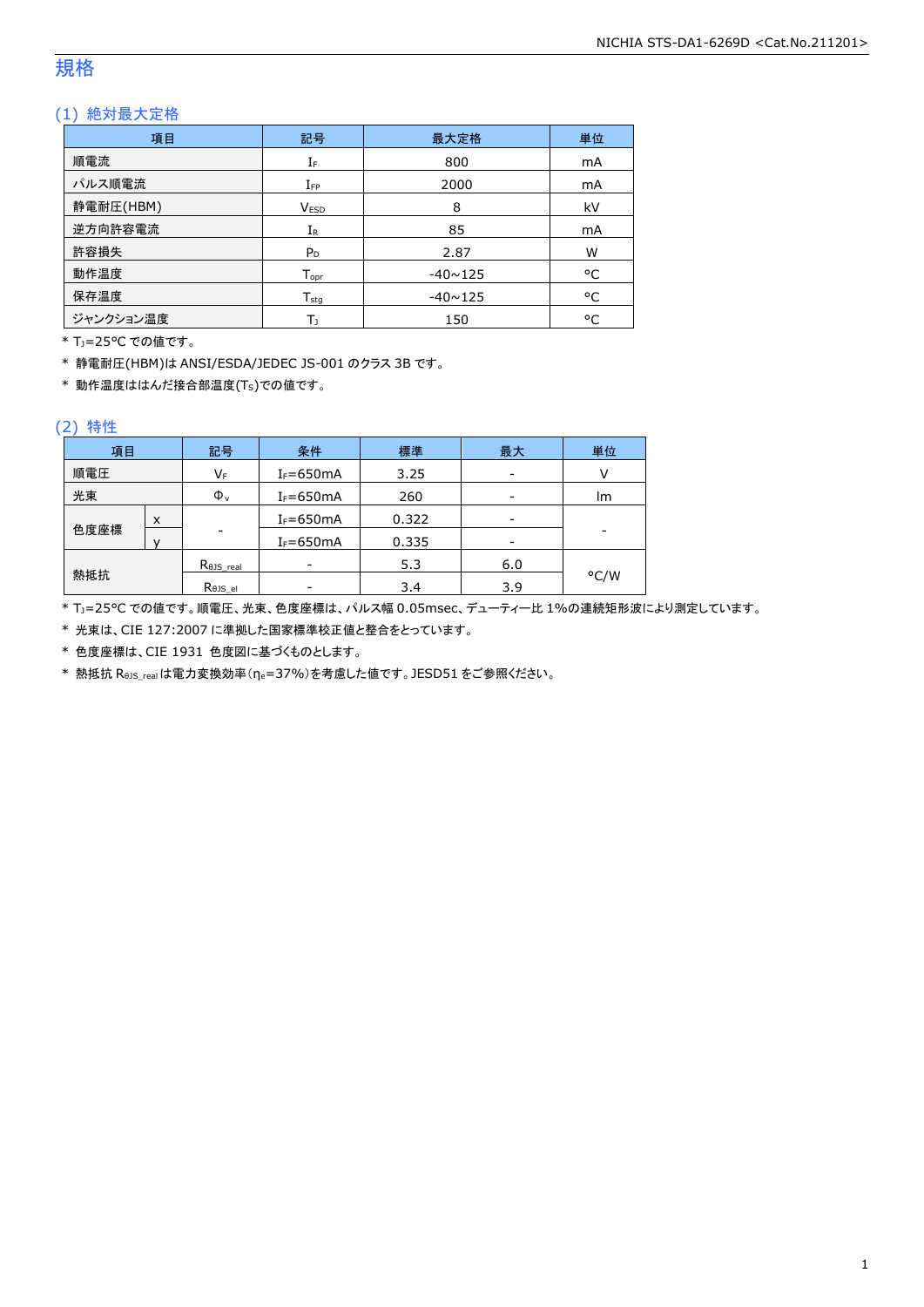## ランク分け

| 項目  | ランク              | 最小  | 最大  | 単位 |  |
|-----|------------------|-----|-----|----|--|
| 順電圧 | -                | 3.0 | 3.5 |    |  |
|     | B265             | 265 | 275 | Im |  |
|     | C <sub>250</sub> | 250 | 265 |    |  |
| 光束  | C <sub>235</sub> | 235 | 250 |    |  |
|     | C220             | 220 | 235 |    |  |

#### 色度範囲

|   | ランク asw60 |        |        |        |  |  |
|---|-----------|--------|--------|--------|--|--|
| x | 0.3163    | 0.3138 | 0.3296 | 0.3300 |  |  |
| v | 0.3181    | 0.3381 | 0.3526 | 0.3308 |  |  |

|   | ランク asw60 |        |        |        |  |        | ランク sw57 |        |        |
|---|-----------|--------|--------|--------|--|--------|----------|--------|--------|
| ^ | 0.3163    | 0.3138 | 0.3296 | 0.3300 |  | 0.3221 | 0.3207   | 0.3376 | 0.3366 |
|   | 0.3181    | 0.3381 | 0.3526 | 0.3308 |  | 0.3261 | 0.3462   | 0.3616 | 0.3369 |

|   | ランク sw65ba |        |        |        |  |  |
|---|------------|--------|--------|--------|--|--|
| x | 0.3100     | 0.3065 | 0.3218 | 0.3232 |  |  |
|   | 0.2928     | 0.3145 | 0.3304 | 0.3095 |  |  |

\* TJ=25°C での値です。パルス幅 0.05msec、デューティー比 1%の連続矩形波により測定しています。

\* 順電圧は±0.05V の公差があります。

\* 光束は±5%の公差があります。

\* 色度は±0.003 の公差があります。

\* 1 注文単位に対して上記のランクを納入します。又、その納入比率は問わないものとします。

#### 色度-光束ランク対応表

|            | 光束ランク |      |      |                  |             |
|------------|-------|------|------|------------------|-------------|
|            |       | C220 | C235 | C <sub>250</sub> | <b>B265</b> |
| 色度ランク      |       |      |      |                  |             |
| asw60,sw57 |       |      |      |                  |             |
| sw65ba     |       |      |      |                  |             |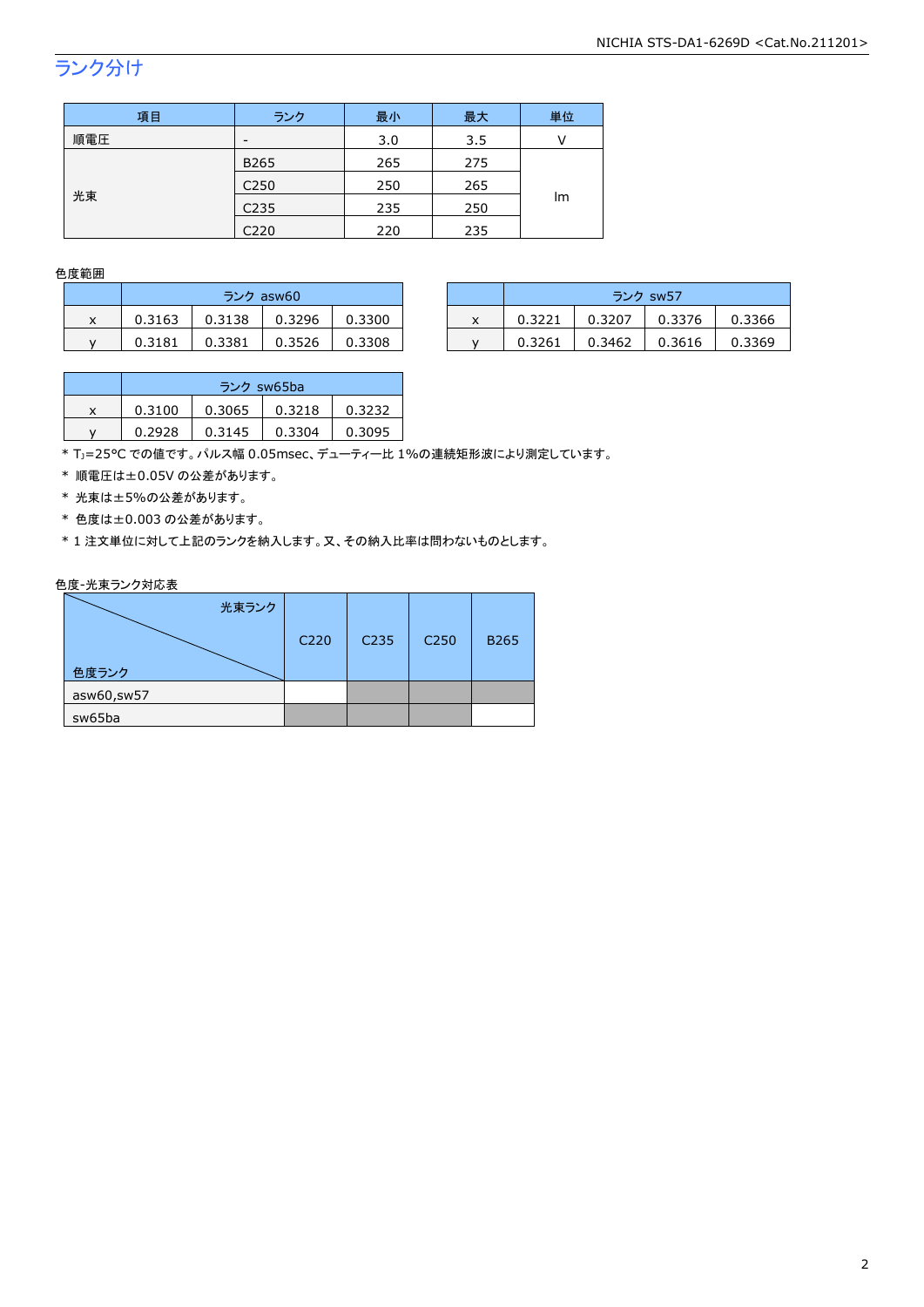色度図

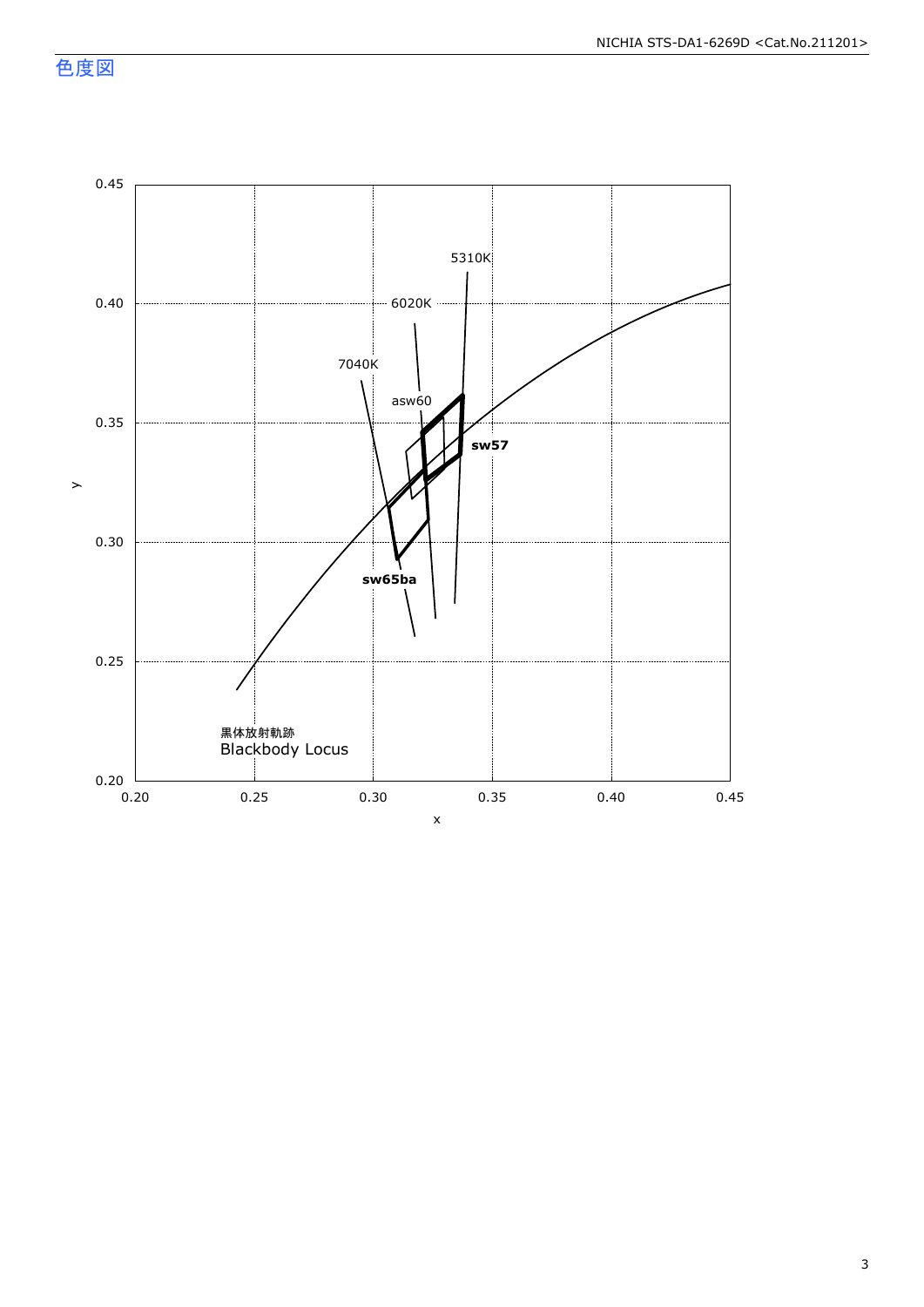### 外形寸法

This product complies with RoHS Directive. \* 本製品はRoHS指令に適合しております。

Part No. NJSW170F

No. STS-DA7-17657A<br>(単位 Unit: mm,公差 Tolerance: ±0.05)





| $0.75 \pm 0.04$ |  |
|-----------------|--|





| 項目 Item                                    | 内容 Description                        |
|--------------------------------------------|---------------------------------------|
| パッケージ材質<br>Package Materials               | セラミックス<br>Ceramics                    |
| 蛍光体板材質<br>Phosphor sheet<br>Materials      | 蛍光体セラミックス<br><b>Phosphor Ceramics</b> |
| 封止樹脂材質<br>Encapsulating Resin<br>Materials | シリコーン樹脂<br>Silicone Resin             |
| 電極材質<br>Electrodes Materials               | 金メッキ<br>Au-plated                     |
| 質量<br>Weight                               | 0.0045q(TYP)                          |

\* バリは寸法に含まないものとします。

 $0.14 \mid A \mid$  Dimensions do not include mold flash. The height of LED package is from the bottom of \* 製品高さは、裏面電極から発光エリアまでの寸法です。

back electrode to the surface of emitting area.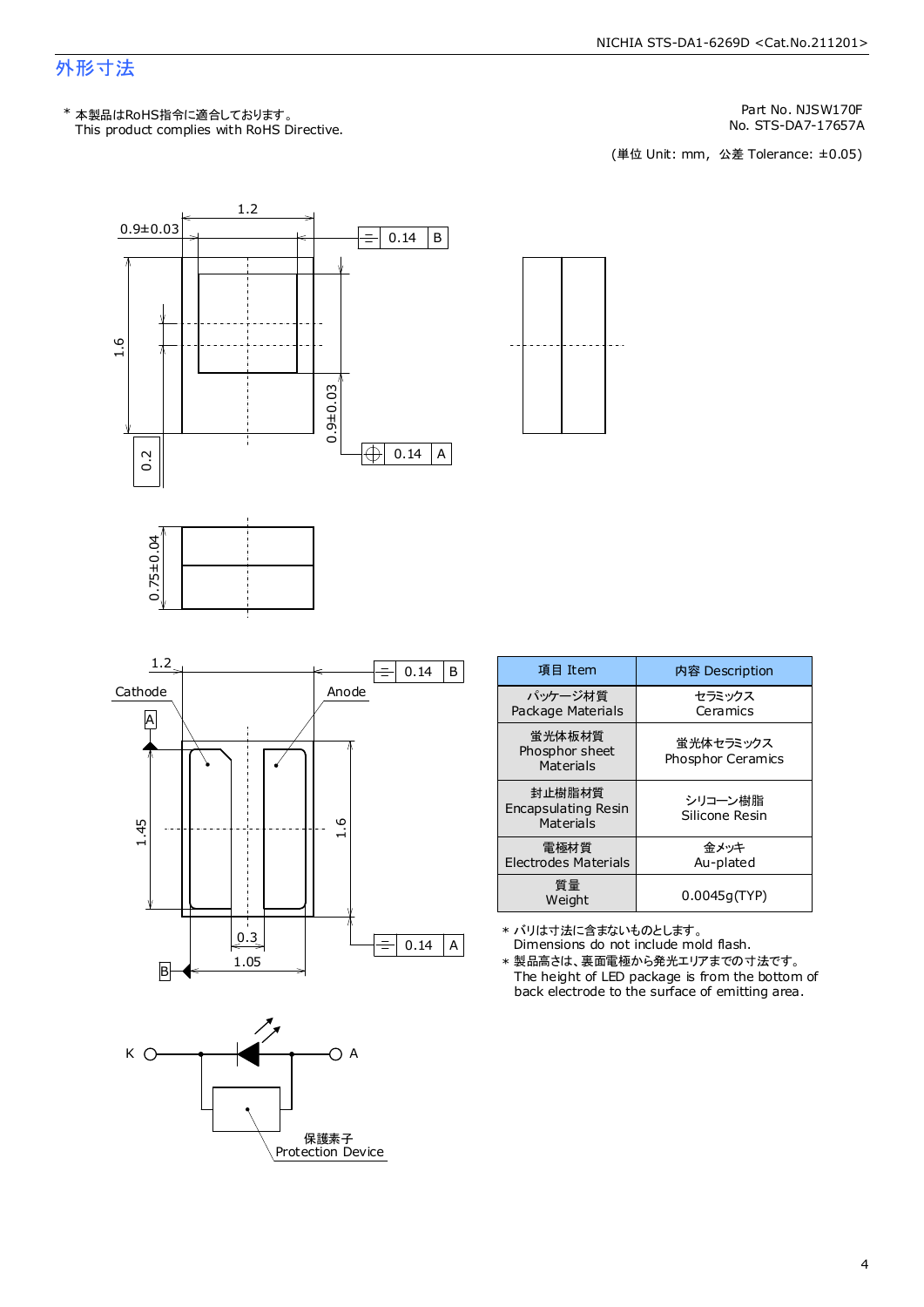#### NICHIA STS-DA1-6269D <Cat.No.211201>

### はんだ付け

● リフロー条件(Pb フリーはんだ使用時)



● 推奨取り付けパターン ろんじょう しょうしゃ ゆうしゃ ウィック あんきょう きょうかん きゅうしょく 推奨メタルマスク開口パターン





(単位 Unit: mm)

- \* 本製品は、リフロー対応品です。ディップはんだ、手はんだについては保証できません。
- \* リフローはんだは 2 回までとして下さい。
- \* ご使用のはんだ推奨条件を基にリフロープロファイルを設定して下さい。
- \* ピーク温度からの冷却温度勾配が緩やかになるように配慮して、急冷却を避けて下さい。
- \* 大気リフローの場合、リフロー時の熱や雰囲気の影響により、光学的劣化を起こすことがあります。リフローに際しては、窒素リフローを推奨します。
- \* 本製品は、発光面にセラミックスを用いているため、過度な力が加わると傷、欠け、割れ、製品の変形、断線や信頼性に影響を及ぼす恐れがあります。 推奨実装条件:

専用ノズルを推奨します。(下図ノズル図面参照)

ノズル接触部:

蛍光体板の中心。(以下の右から 2 番目の図参照)



 上図のように蛍光体板端を吸着すると欠け、割れ発生の原因となります。 実装圧力 3.5N/m㎡以下 ※但し、最大荷重 5N 以下 吸引圧力 8N/c ㎡以下(0.8kgf/c ㎡以下)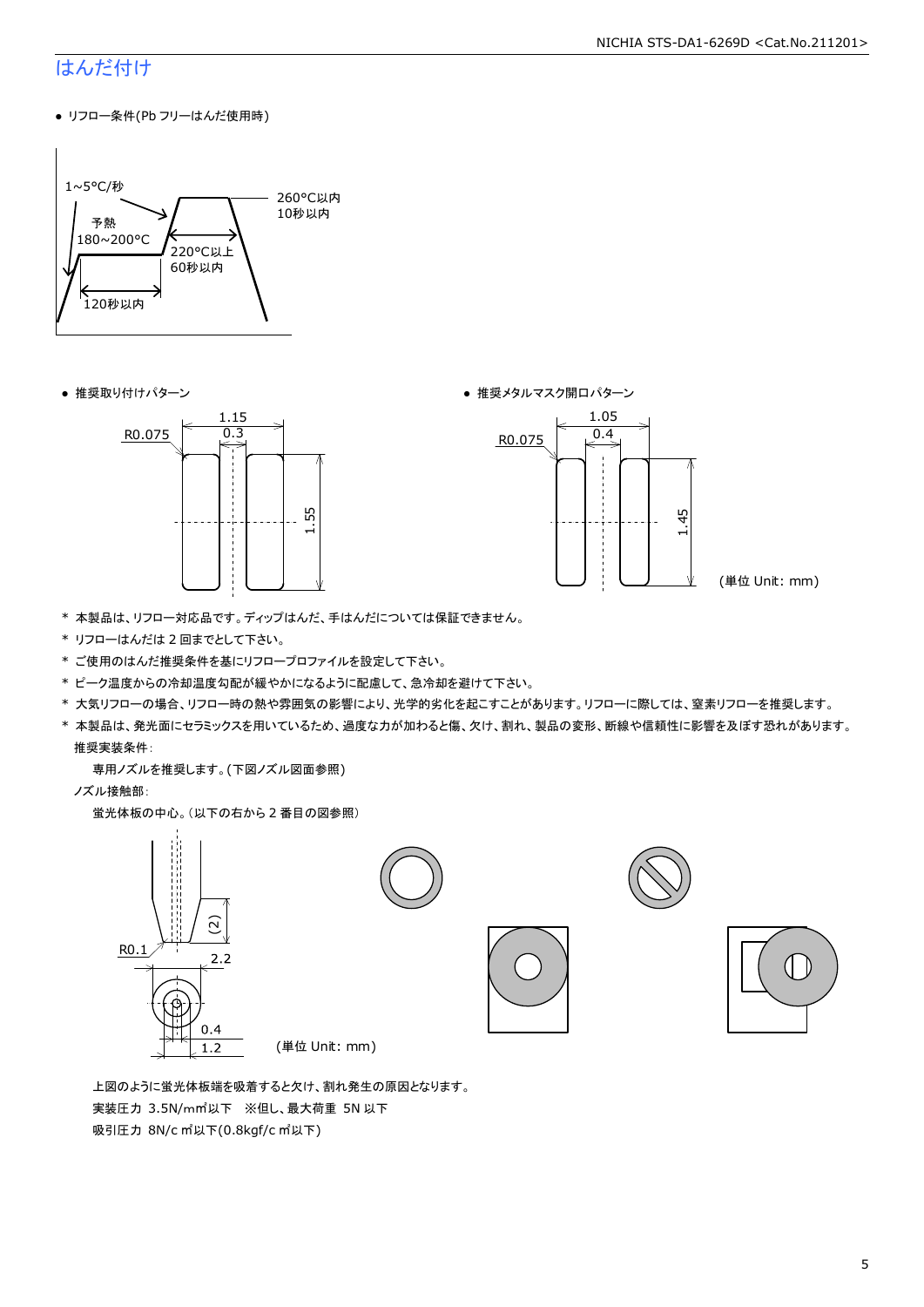- \* 基本的にはんだの取り付け後の修正は行わないで下さい。やむをえず修正する場合は、ホットプレートを使用して下さい。また、事前に修正による特性の 劣化のなきことを確認の上行って下さい。
- \* はんだ付け時、加熱された状態で LED にストレスを加えないで下さい。
- \* 実装機を使用する場合は、本製品にあった吸着ノズルを選定下さい。
- \* あくまで推奨ランドは LED を問題無く取り付けられるランドサイズとなっています。高密度実装などで実装精度が必要となる場合は、それに適したランド形 状を検討下さい。
- \* フラックスを使用する場合はノンハロゲンタイプを推奨します。また LED に直接フラックスがかかるような工程設計は行わないで下さい。
- \* 取り付けパターンに対して、はんだ種類及びはんだ塗布量が問題ないことを事前に確認して下さい。
- \* 電極パターンが全てパッケージの裏面にあるため、はんだ部が外観では確認できません。貴社にてはんだ条件を充分に確認の上でご使用下さい。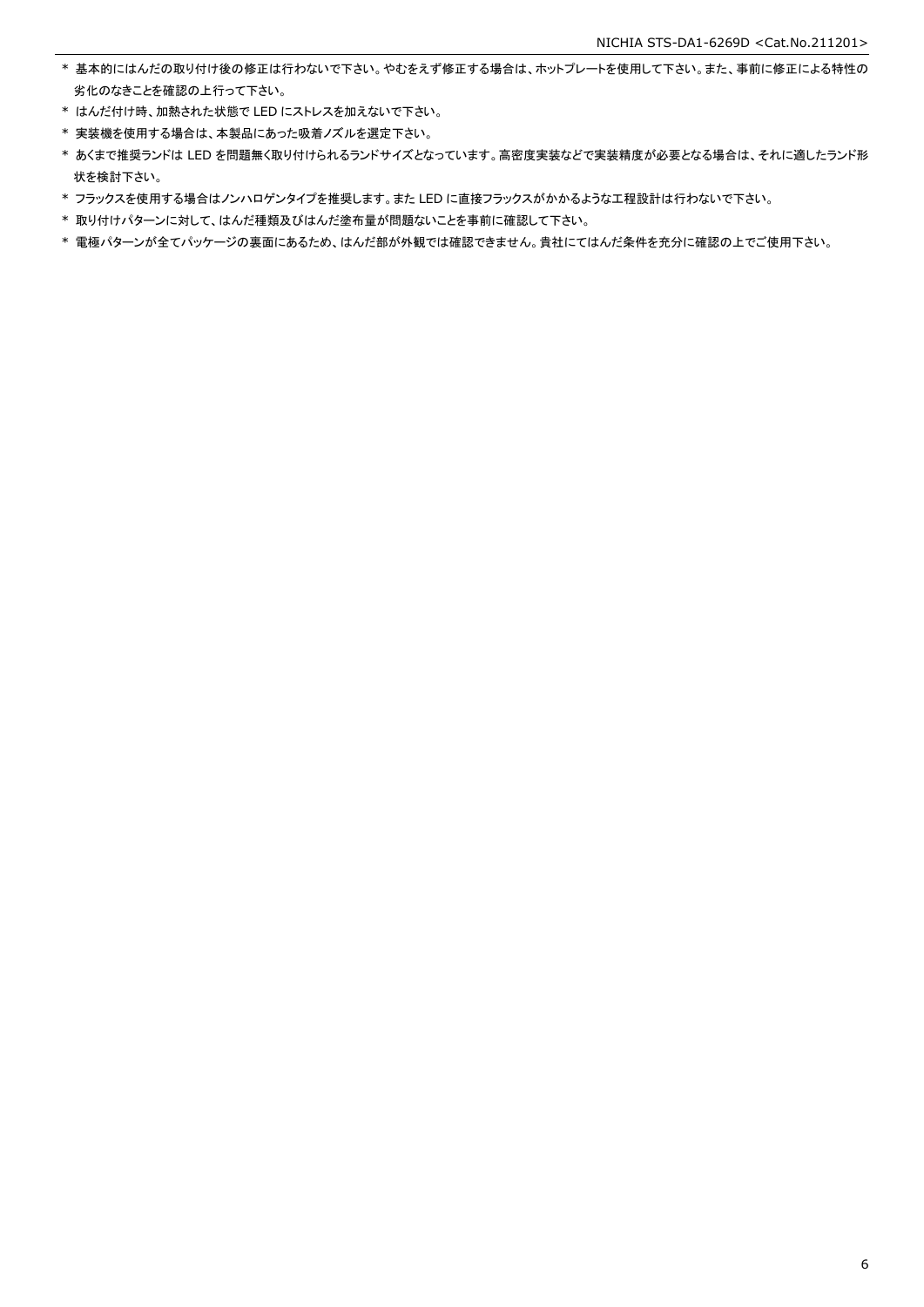### テーピング仕様

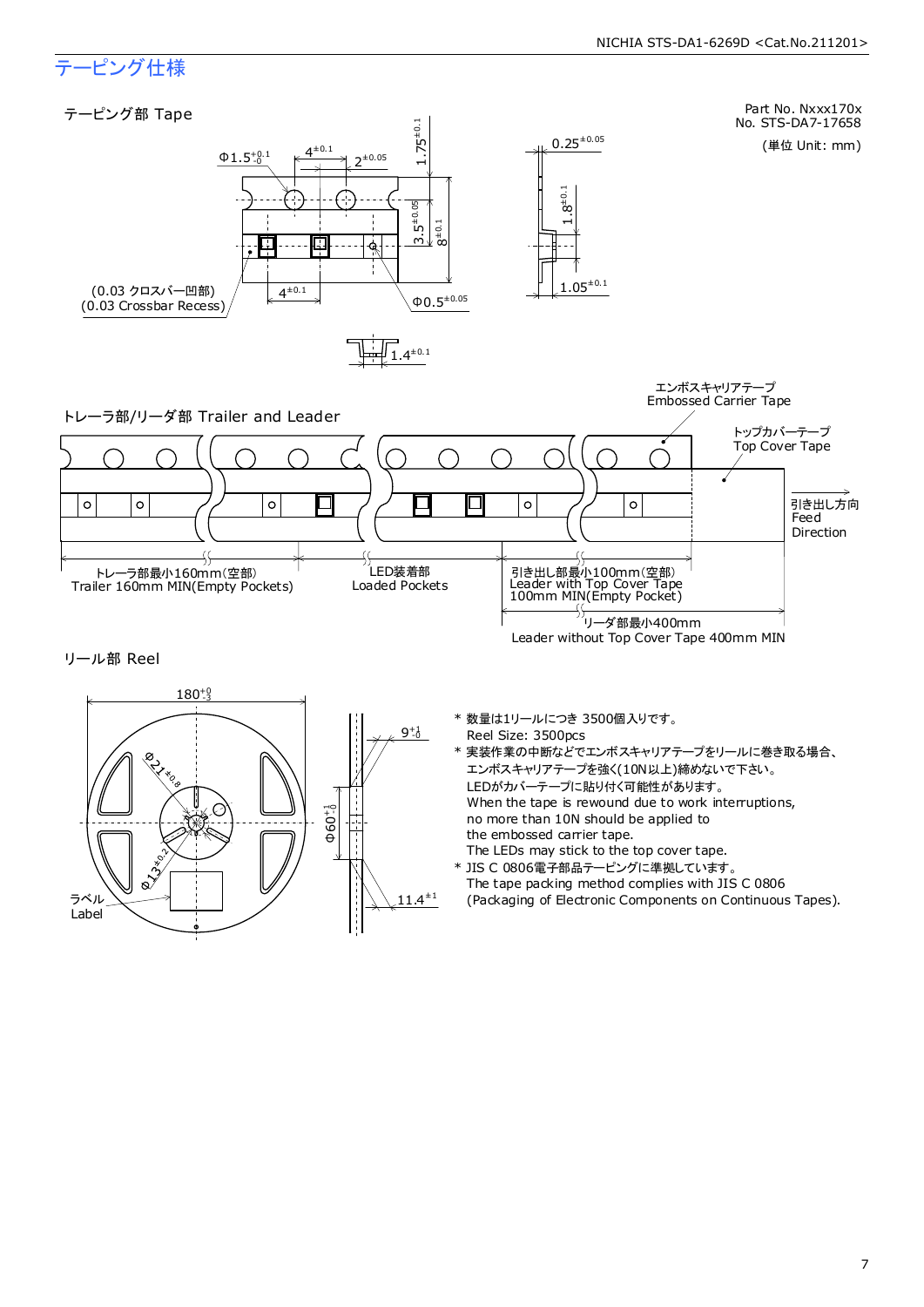### 梱包仕様

Reels are shipped with desiccants in heat-sealed moisture-proof bags. シリカゲルとともにリールをアルミ防湿袋に入れ、熱シールにより封をします。

No. STS-DA7-0006F Part No. Nxxxxxxx



Label ラベル  $\mathscr{D}$ NICHIA XXXX LED PART NO.: **Nxxxxxxx** \*\*\*\*\*\*\* LOT: YMxxxx-RRR QTY.: PCS<br>RoHS INAKA, ANAN, TOKUSHIMA, JA

Moisture-proof bags are packed in cardboard boxes with corrugated partitions. アルミ防湿袋を並べて入れ、ダンボールで仕切ります。





- 客先型名が設定されていない場合は空白です。 客先型名を\*\*\*\*\*\*\*で示します。 If not provided, it will not be indicated on the label. \*\*\*\*\*\*\* is the customer part number.
- For details, see "LOT NUMBERING CODE" in this document. ロット表記方法についてはロット番号の項を<br>参照して下さい。 \*
- The label does not have the RANK field for un-ranked products. ランク分けがない場合はランク表記はありません。 \*
- Products shipped on tape and reel are packed in a moisture-proof bag. They are shipped in cardboard boxes to protect them from external forces during transportation. 本製品はテーピングしたのち、輸送の衝撃から保護するためダンボールで梱包します。 \*
- Do not drop or expose the box to external forces as it may damage the products. 取り扱いに際して、落下させたり、強い衝撃を与えたりしますと、製品を損傷させる原因になりますので注意して下さい。 \*
- Do not expose to water. The box is not water-resistant. ダンボールには防水加工がされておりませんので、梱包箱が水に濡れないよう注意して下さい。 \*
- \* Using the original package material or equivalent in transit is recommended. 輸送、運搬に際して弊社よりの梱包状態あるいは同等の梱包を行って下さい。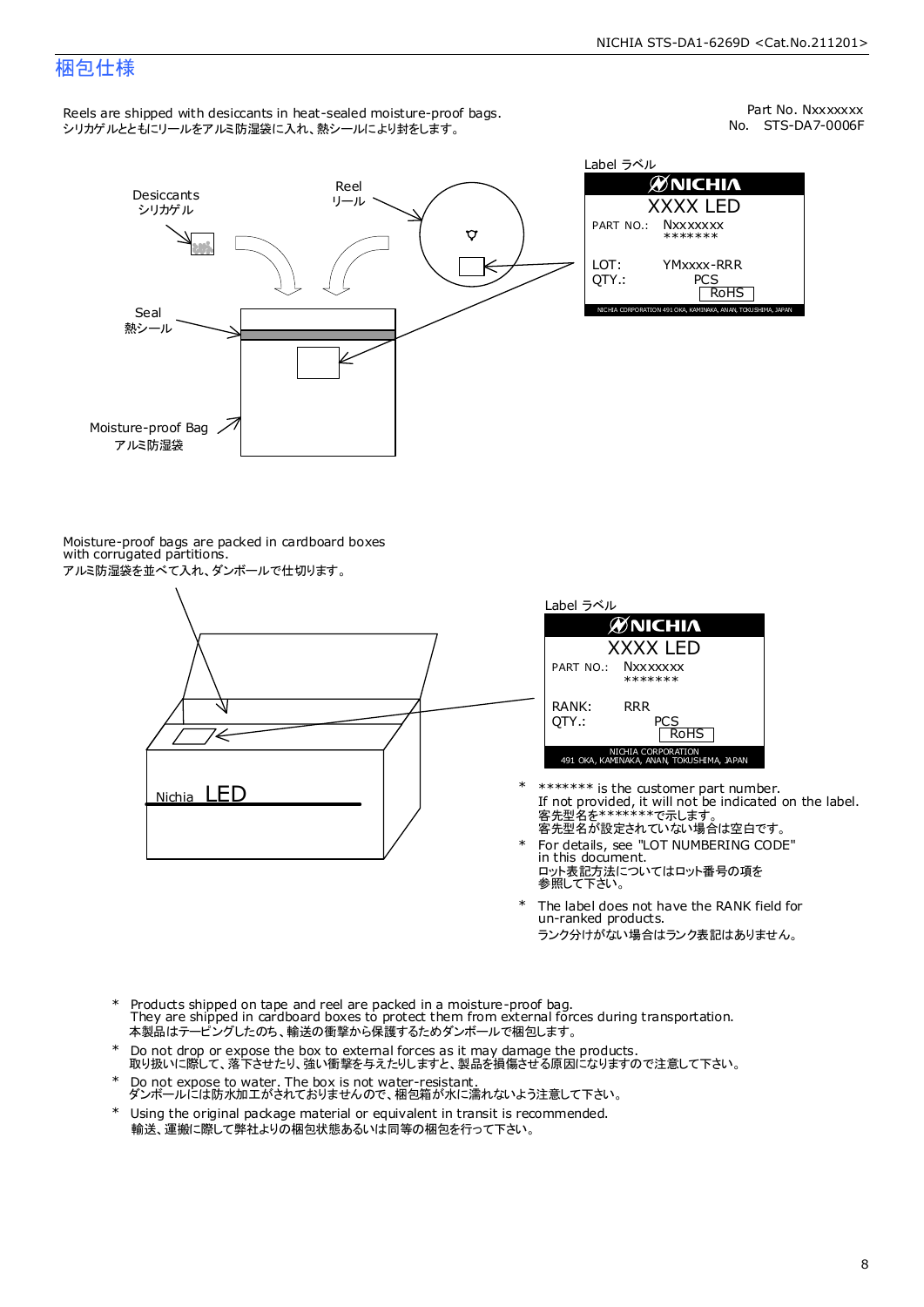### ロット番号

ロット番号は以下のように英数字で表記します。

- YMxxxx RRR
- Y 製造年

| 年    |   |
|------|---|
| 2020 | Κ |
| 2021 |   |
| 2022 | м |
| 2023 | Ν |
| 2024 | ი |
| 2025 | P |

#### M - 製造月

| 月 | м | 月  | м |
|---|---|----|---|
|   |   |    |   |
|   |   | 8  | 8 |
| ₹ |   | 9  | q |
|   |   | 10 |   |
|   |   | 11 | R |
| 6 |   | 12 | L |

 xxxx-当社管理番号 RRR-色度ランク、光束ランク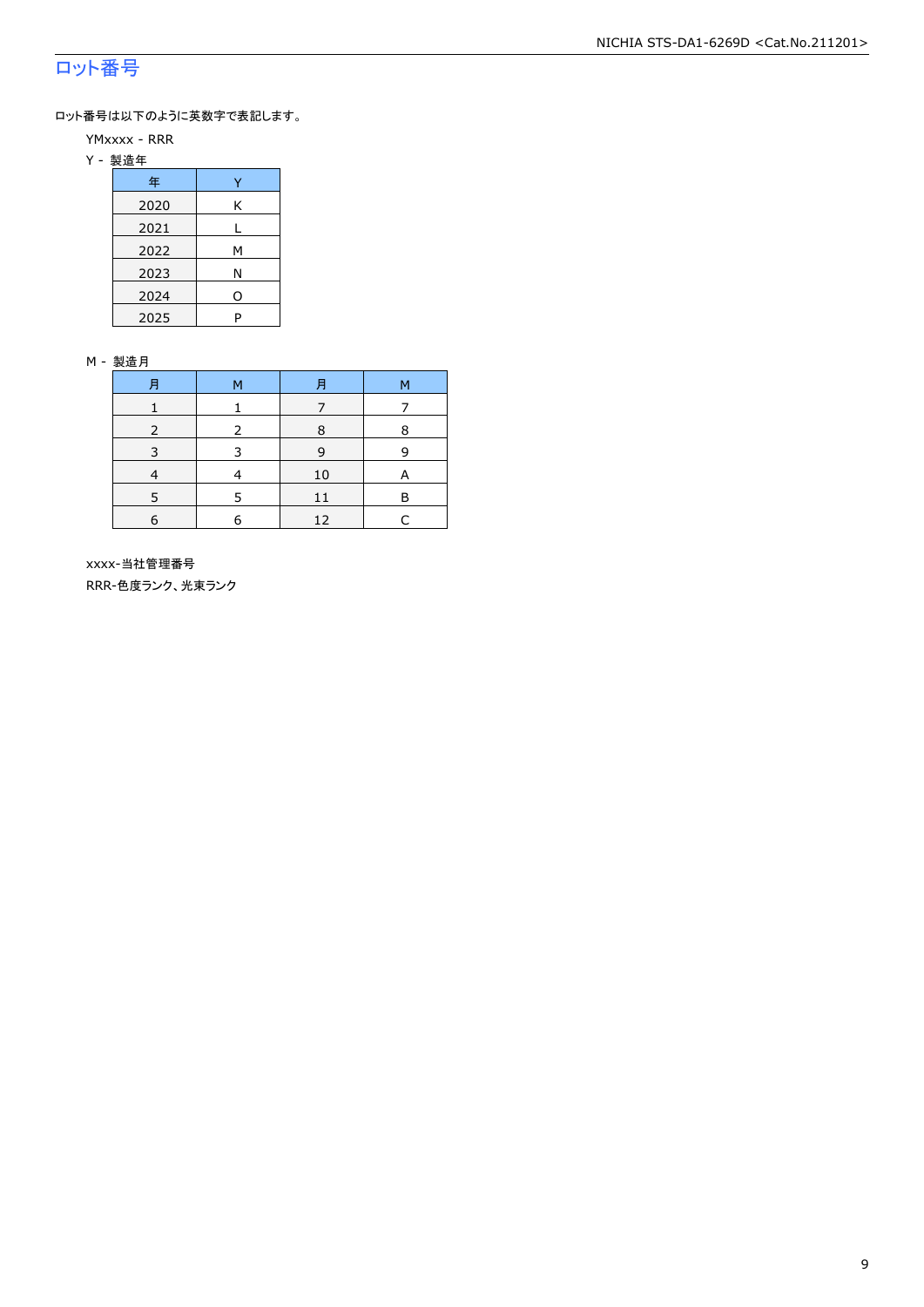### ディレーティング特性

Part No. NJSW170Fx No. STS-DA7-18007

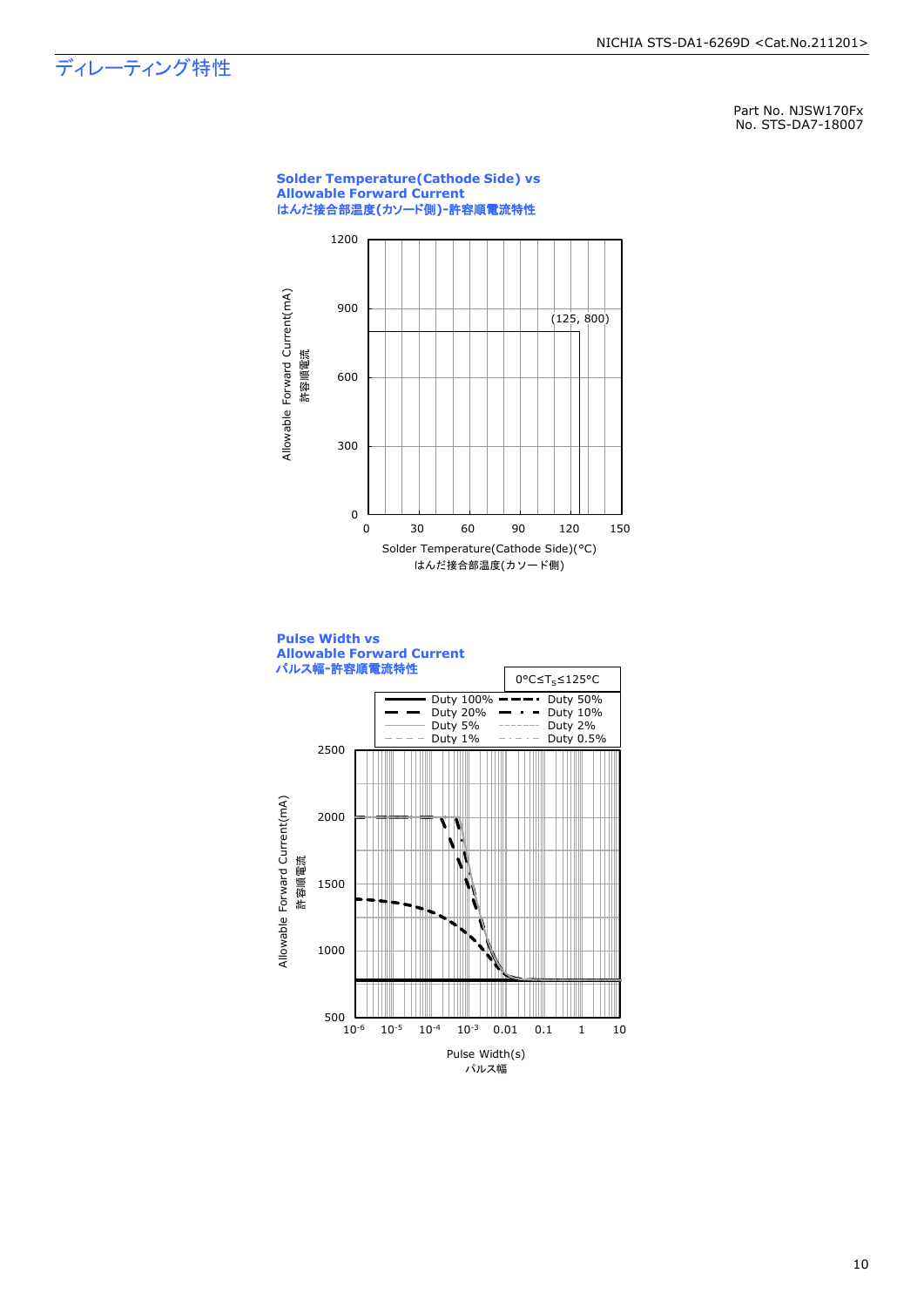### 光学特性

\* All characteristics shown are for reference only and are not guaranteed. 本特性は参考です。

Part No. NJSW170Fx No. STS-DA7-17659B

\* Characteristics measured in a continuous square wave pulse mode with a pulse width of 0.05msec and a duty cycle of 1%. パルス幅0.05msec、デューティー比1%の連続矩形波により測定しています。





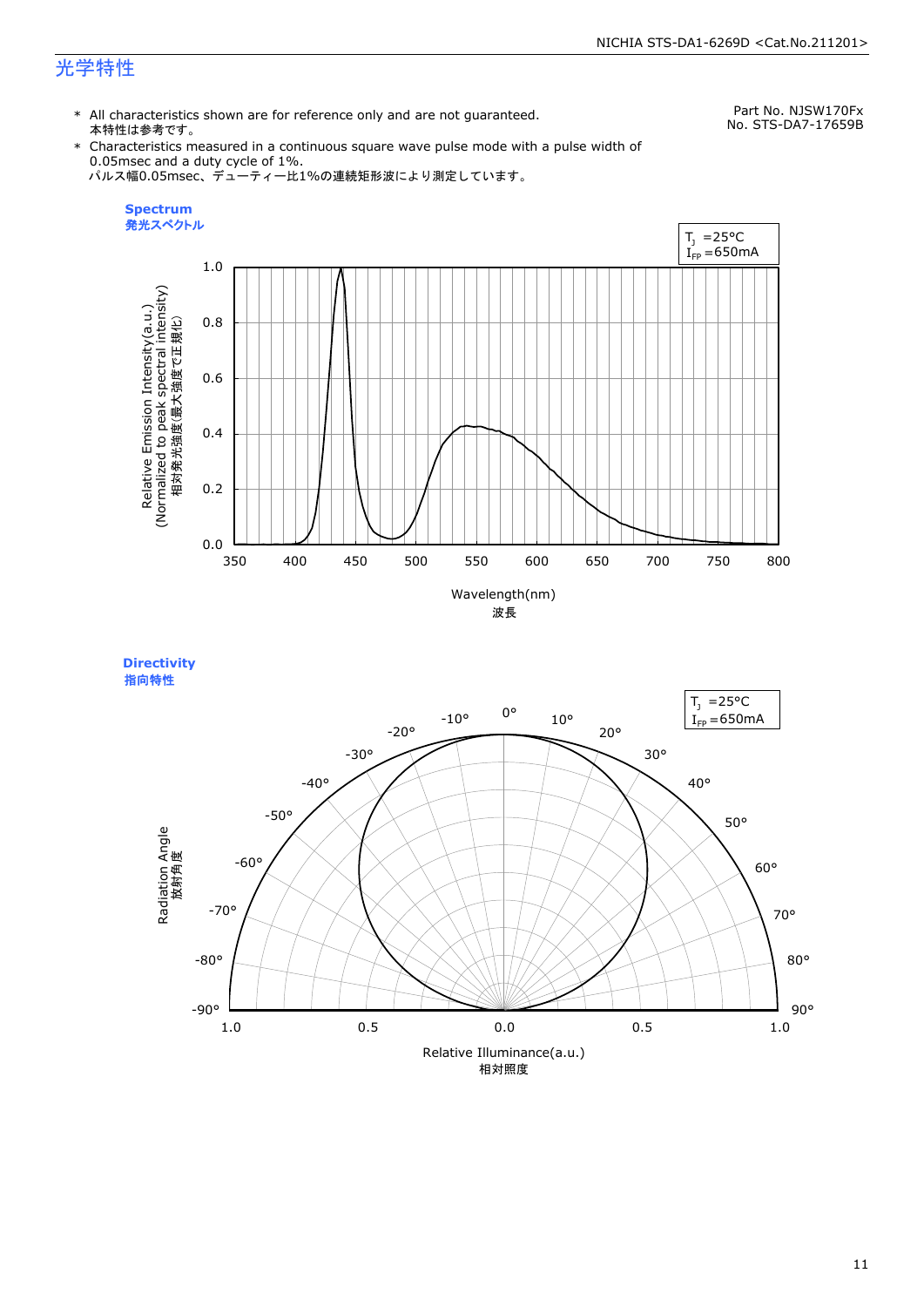### 電流温度特性

\* All characteristics shown are for reference only and are not guaranteed. 本特性は参考です。

Part No. NJSW170Fx No. STS-DA7-17660B

\* Characteristics measured in a continuous square wave pulse mode with a pulse width of 0.05msec and a duty cycle of 1%.

パルス幅0.05msec、デューティー比1%の連続矩形波により測定しています。





**Forward Current vs Relative Luminous Flux**

順電流**-**相対光束特性



**Junction Temperature vs Relative Luminous Flux** ジャンクション温度**-**相対光束特性

Relative Luminous Flux(a.u.)

Relative Luminous Flux(a.u.)

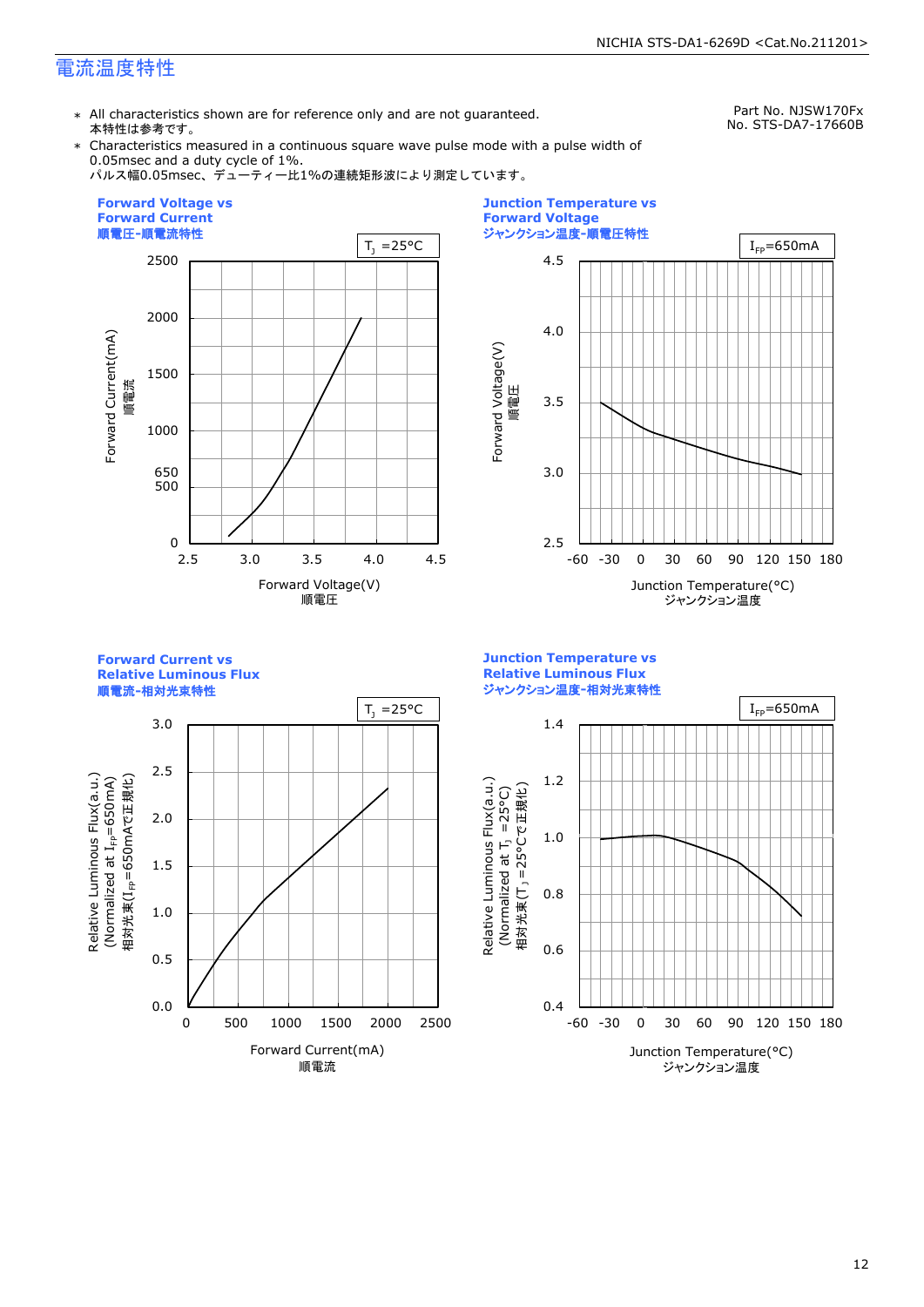### 電流温度特性

\* All characteristics shown are for reference only and are not guaranteed. 本特性は参考です。

Part No. NJSW170Fx No. STS-DA7-17661B

\* Characteristics measured in a continuous square wave pulse mode with a pulse width of 0.05msec and a duty cycle of 1%.





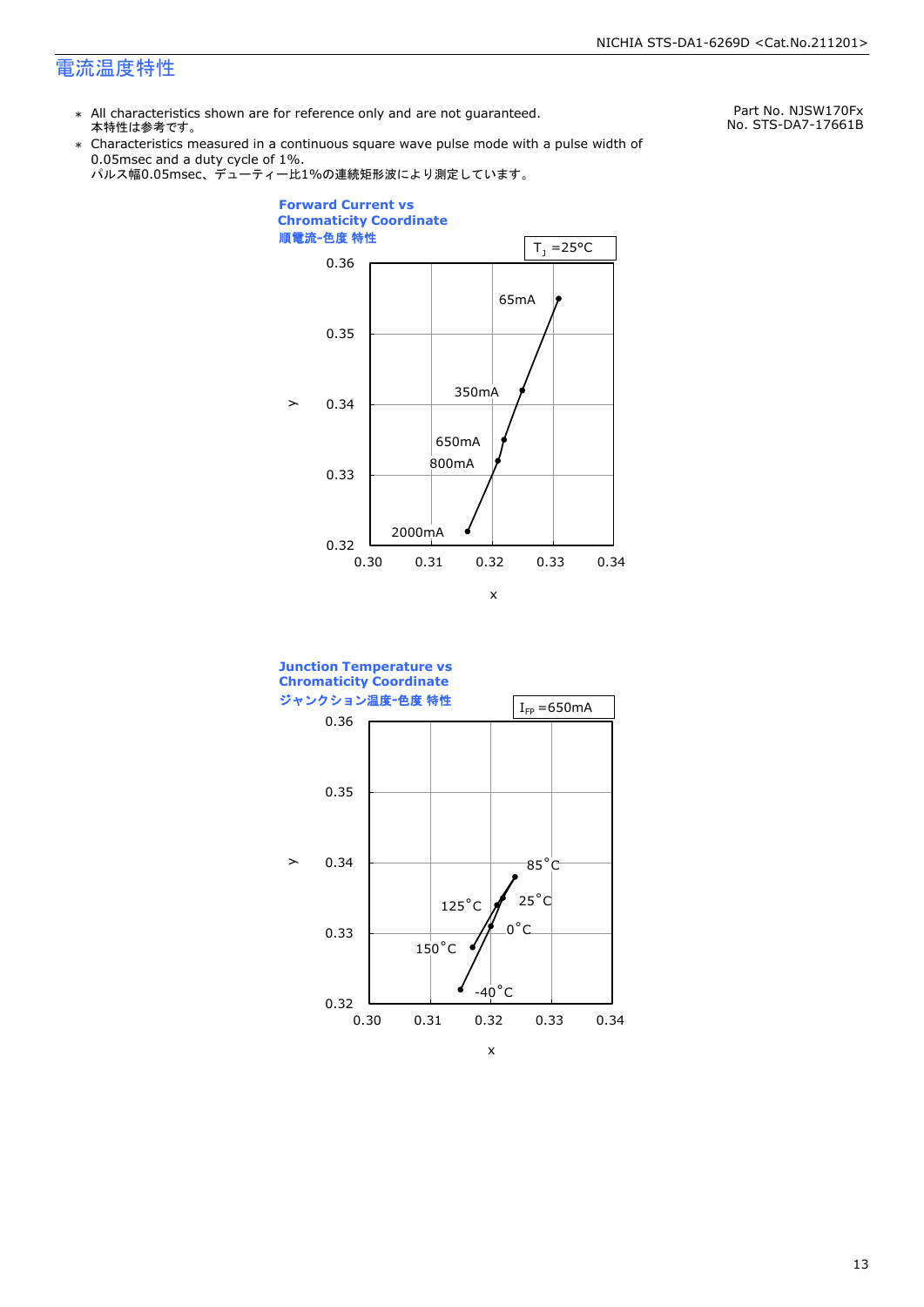### 信頼性

### (1) 試験項目と試験結果

| 試験項目                | 参照規格                             | 試験条件                                                                   | 試験時間      | 故障判定<br>基準 No. | 故障数/試験数 |
|---------------------|----------------------------------|------------------------------------------------------------------------|-----------|----------------|---------|
| はんだ耐熱性<br>(リフローはんだ) | <b>JEITA ED-4701</b><br>300 301  | T <sub>sld</sub> =260°C, 10 秒, 2 回<br>(前処理 85℃, 60%, 168 時間)           |           | #1             | 0/10    |
| はんだ付け性              | <b>JEITA ED-4701</b><br>303 303A | $T_{\text{std}} = 245 \pm 5^{\circ}$ C, 5 秒<br>鉛フリーはんだ(Sn-3.0Ag-0.5Cu) |           | #2             | 0/10    |
| 熱衝撃(気相)             |                                  | -40°C(15 分)~125°C(15 分)                                                | 1000 サイクル | #1             | 0/22    |
| 高温連続動作              |                                  | $T_A = 85^{\circ}$ C, I <sub>F</sub> =800mA                            | 1000 時間   | #1             | 0/10    |
| 高温高湿点滅動作            |                                  | $T_A = 85^{\circ}$ C, RH = 85%<br>I <sub>F</sub> =800mA(30 分 ON/OFF)   | 1000 時間   | #1             | 0/10    |
| 静雷破壊                | ANSI/ESDA/<br>JEDEC JS-001       | HBM, 8kV, 1.5kΩ, 100pF, 順逆 1 回                                         |           | #1             | 0/10    |

注記:

1) 熱抵抗 RθJA≈25℃/W

2) 測定は LED が常温に戻ってから行います。

### (2) 故障判定基準

| 基準 No. | 項目                 | 条件            | 判定基準            |
|--------|--------------------|---------------|-----------------|
| #1     | 順電圧(VF)            | $I_F = 650mA$ | <初期値×0.9        |
|        |                    |               | >初期値×1.1        |
|        | 光束( $\Phi_{\nu}$ ) | $I_F = 650mA$ | <初期値×0.8        |
|        |                    |               | >初期値×1.2        |
| #2     | はんだぬれ性             | -             | はんだぬれ面積率が 95%未満 |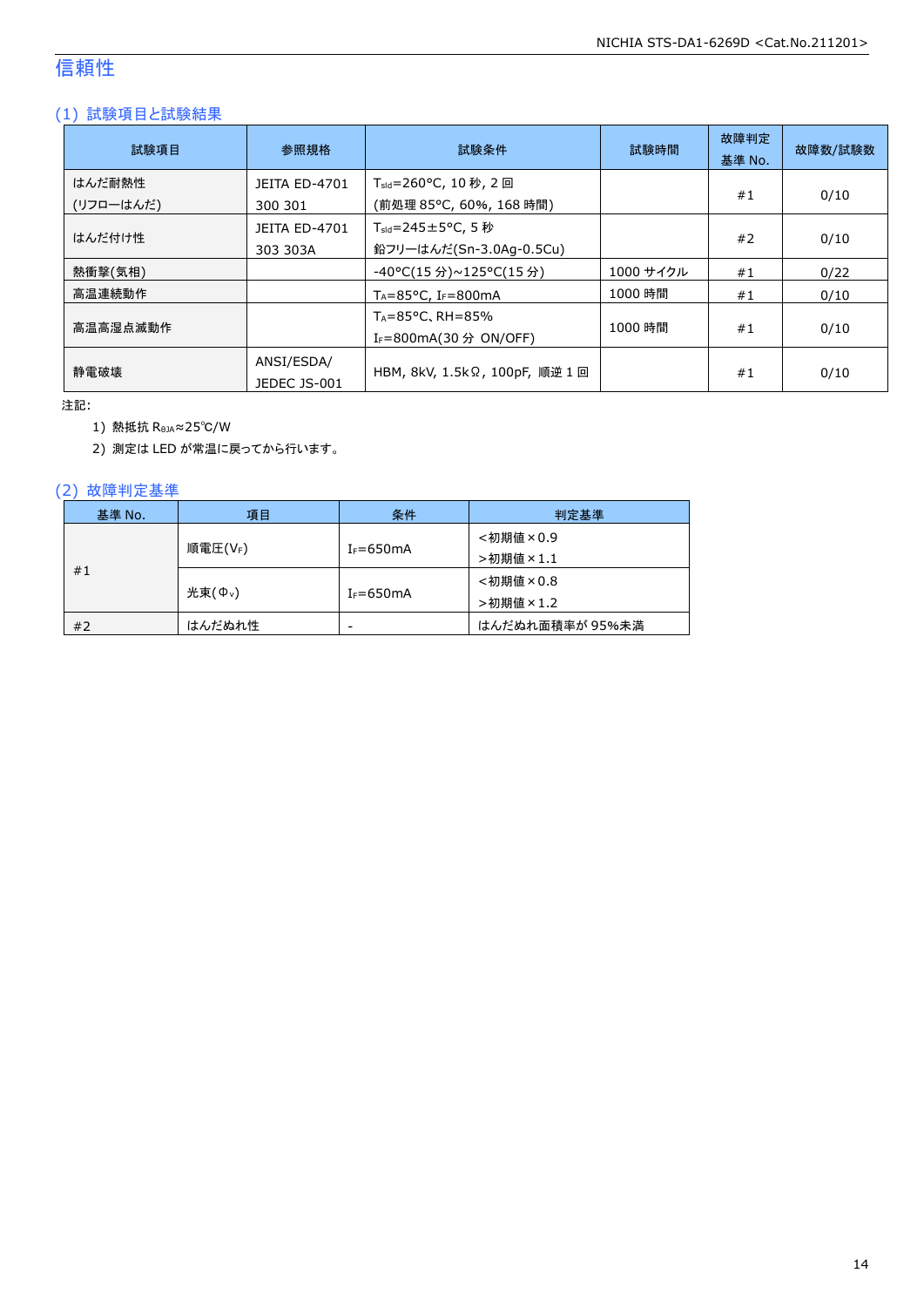### 注意事項

#### (1) 保管

| 条件 |           | 温度                                    | 湿度       | 期間        |
|----|-----------|---------------------------------------|----------|-----------|
| 保管 | アルミ防湿袋開封前 | $30^{\circ}$ C<br><del>ג</del> ו<br>以 | 90%RH 以下 | 納入日より1年以内 |
|    | アルミ防湿袋開封後 | $30^{\circ}$ C<br>以下                  | 70%RH 以下 | 年以内       |

● 本製品は、MSL2 に相当します。MSL については IPC/JEDEC STD-020 をご確認下さい。

- 本製品は、パッケージに吸収された水分がはんだ付け時の熱で気化膨張することにより、界面の剥離が発生し光学的劣化を起こす可能性があります。そ のためお客様にて実装するまでの、吸湿量を最小限に抑えるため防湿梱包を実施しております。アルミ防湿袋に入っているシリカゲルは吸湿が進むと青 色から赤色へ変色します。
- アルミ防湿袋を開封後は上記の条件を越えないようにはんだ付けを完了下さい。万一未使用の LED が残った場合は、シリカゲル入り密閉容器等で保管 下さい。なお当社防湿袋に戻し、再封印することを推奨します。
- 電極部分は、金メッキが施されております。腐食性ガス等を含む雰囲気にさらされますと、メッキ表面が変質し、はんだ付け性に問題が生じる事がありま す。保管時は密閉容器等で保管して下さい。なお当社防湿袋に戻し、再封印することを推奨します。
- 実機に使用する部材(パッキン、接着剤など)については、メッキ表面への影響を考慮して、硫黄成分を含有しているものの使用を避けて下さい。メッキの 表面異常は、導通・接続不良に繋がる可能性があります。また、パッキンを使用する場合は、シリコーンゴム材質のものを推奨します。その際、低分子量 のシロキサンによる機器の接点不良に注意して下さい。
- 急激な温度変化のある場所では、結露が起こりますので温度変化の少ない場所に保管して下さい。
- 埃の多い環境での保管は避けて下さい。
- 直射日光や室温を超えるような環境に長期間さらさないで下さい。

#### (2) 使用方法

● LED 毎に絶対最大定格を超えないように回路設計を行って下さい。LED 毎に定電流駆動することを推奨致します。また定電圧駆動する場合は、(A)の回 路は LED の順電圧の影響により LED に流れる電流がばらつく可能性がありますので、(B)の回路を推奨します。



- 本製品は、順方向電流駆動でご使用下さい。また、非点灯時には順逆とも電圧がかからないように配慮下さい。特に逆電圧が連続的に加わる状態は、マ イグレーションを発生させる可能性があり、素子にダメージを与える場合がありますので避けて下さい。長時間使用しない場合は、安全のために必ず主電 源スイッチを切って下さい。
- 本製品は LED の諸特性が安定する定格電流の 10%以上でご使用されることを推奨します。
- 雷サージなどの過電圧が LED に加わらないようにして下さい。
- 屋外で使用される場合は、十分な防水対策、湿度対策、塩害対策を施してご使用下さい。

#### (3) 取り扱い上の注意

- 素手で本製品を取り扱わないで下さい。表面が汚れ、光学特性に影響を及ぼすことがあります。また場合によっては、製品の変形や断線が起こり、不灯 の原因になることがあります。
- ピンセットで本製品を取り扱う場合は、製品へ過度な圧力を掛けないようにして下さい。樹脂部の傷、欠け、剥がれ、製品の変形や断線が起こり、不灯の 原因となります。
- 本製品を落下させてしまった場合には、製品の変形などが発生することがありますのでご注意下さい。
- 本製品の実装後に基板は積み重ねしないで下さい。実装した基板を重ねると、基板が樹脂部に衝撃を与え樹脂部の傷、欠け、剥がれ、変形・断線、LED 剥がれが発生し、不灯の原因になります。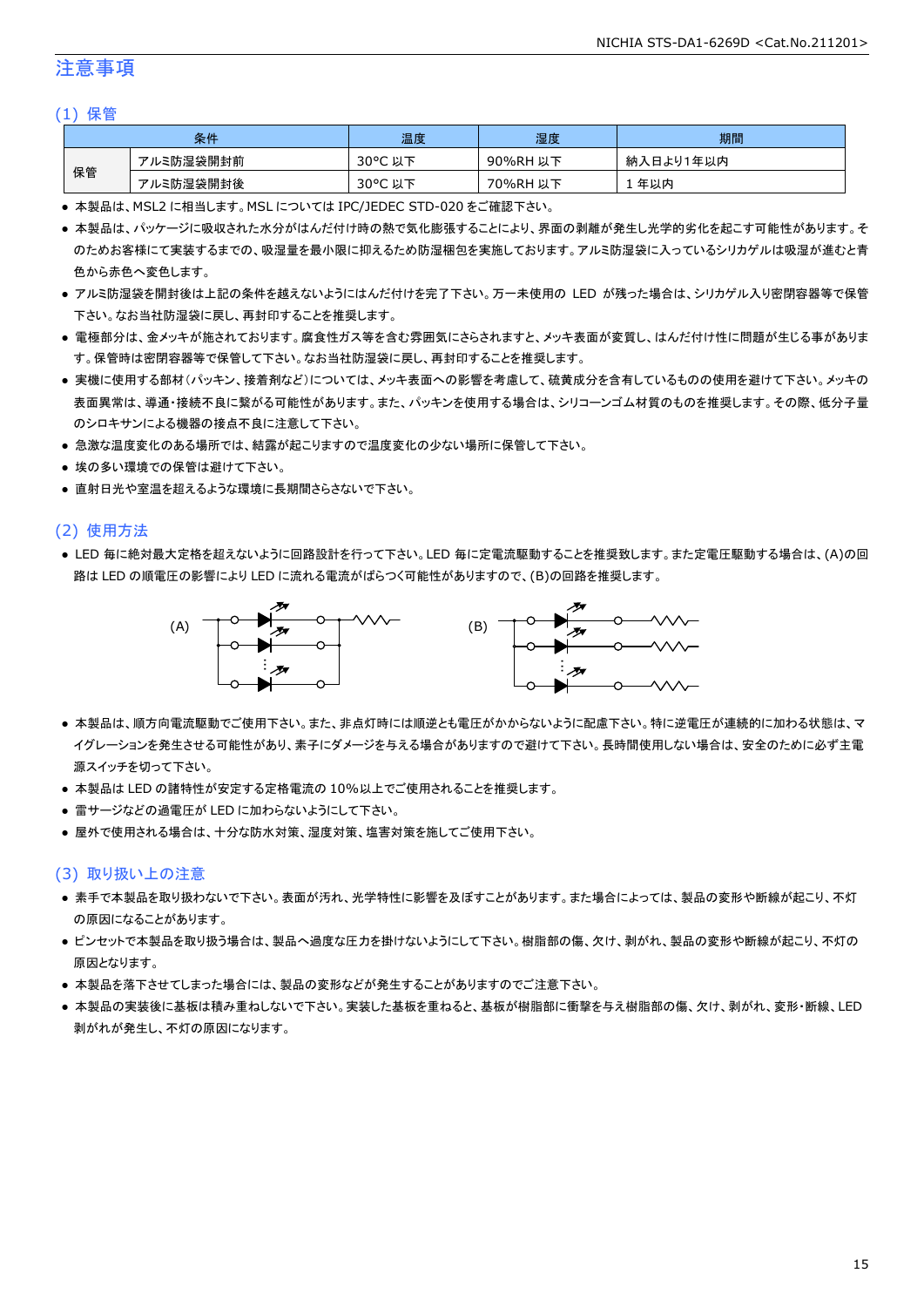### (4) 設計上の注意

- LED を基板にはんだ付けした後の基板分割工程などで基板が曲がると、パッケージ割れが発生することがありますので基板のたわみやねじりに対して極 力ストレスの加わらないような LED 配置にして下さい。
- 基板分割部では LED の取り付け位置によって機械的ストレスが変化しますので、最もストレスが加わらないような位置に配置して下さい。
- 基板分割時は、手割りを避け、専用治具にて行って下さい。
- LED 周辺で使用する部材(筐体、パッキン、接着剤、2 次レンズ、レンズカバー、グリスなど)から放出された揮発性有機化合物は、LED の発光面を透過す る可能性があります。特に密閉に近い状態では、これらの揮発性有機化合物が熱や光子エネルギーにさらされると変色が起こり LED の光出力が大幅に 低下したり、色ずれが発生する可能性があります。また、空気の循環をよくすることで、光出力の低下や色ズレが改善されることがあります。予め実機点灯 試験による光学評価で異常なきことの確認をお願いします。
- はんだ種類や基板仕様の組み合わせ等によっては、使用時の熱ストレスによりはんだクラックが発生する恐れがあります。基板仕様は、基材や絶縁層の 種類、製品取り付けパターンのデザインなど、多数の組み合わせがあるため、事前検証を想定している最終製品にて行ってください。
- 金属ベース基板を使用する際には事前検証を十分行って下さい。使用時の熱ストレスによりはんだクラックが発生する恐れがあります。金属ベース基板 の絶縁層は、低弾性絶縁層を推奨します。
- 基板の製品取り付けパターン部及び製品直下部には、ソルダーレジストがかからない構造(下図参照、 Non Solder Mask Defined パッド(以下 NSMD))を推奨します。



### (5) 静電気に対する取り扱い

● 本製品は静電気やサージ電圧に敏感で、素子の損傷や信頼性低下を起こすことがあります。取り扱いに際しては、以下の例を参考に静電気対策を十分 行って下さい。

 リストストラップ、導電性衣類、導電靴、導電性床材等による電荷の除去 作業区域内の装置、治具等の接地による電荷の除去

導電性材料による作業台、保管棚等の設置

- 使用機器、治具、装置類や作業区域内は適切に接地をして下さい。また、実装される機器等についてもサージ対策の実施を推奨します。
- 治具、装置類にガラスやプラスチックなどの絶縁体を使用される場合は以下の例を参考に対策を十分行って下さい。

 導電性材料による導電化 加湿による帯電防止

除電器(イオナイザ)による電荷の中和

- 本製品を機器に実装後、特性検査をする際には、静電気による損傷の有無も併せて確認して頂くようお願いします。電流を下げて(1mA 以下推奨)順電 圧検査又は発光検査を実施することで、損傷の有無は検出できます。
- 損傷した LED には、順方向の立ち上がり電圧が低下する、低電流で発光しなくなる等の異常が現れます。 不合格判定基準: (VF<2.0V at IF=0.5mA)

#### (6) 熱の発生

- 本製品をご使用の際は、熱の発生を考慮して下さい。通電時の素子の温度上昇は、実装する基板の熱抵抗や本製品の集合状態により変化します。熱の 集中を避け、本製品周囲の環境条件により最大ジャンクション温度(TJ)を超えることがないよう配慮下さい。
- 本製品周囲の温度条件(TA)により使用電流を決め放熱等の処理を施して下さい。